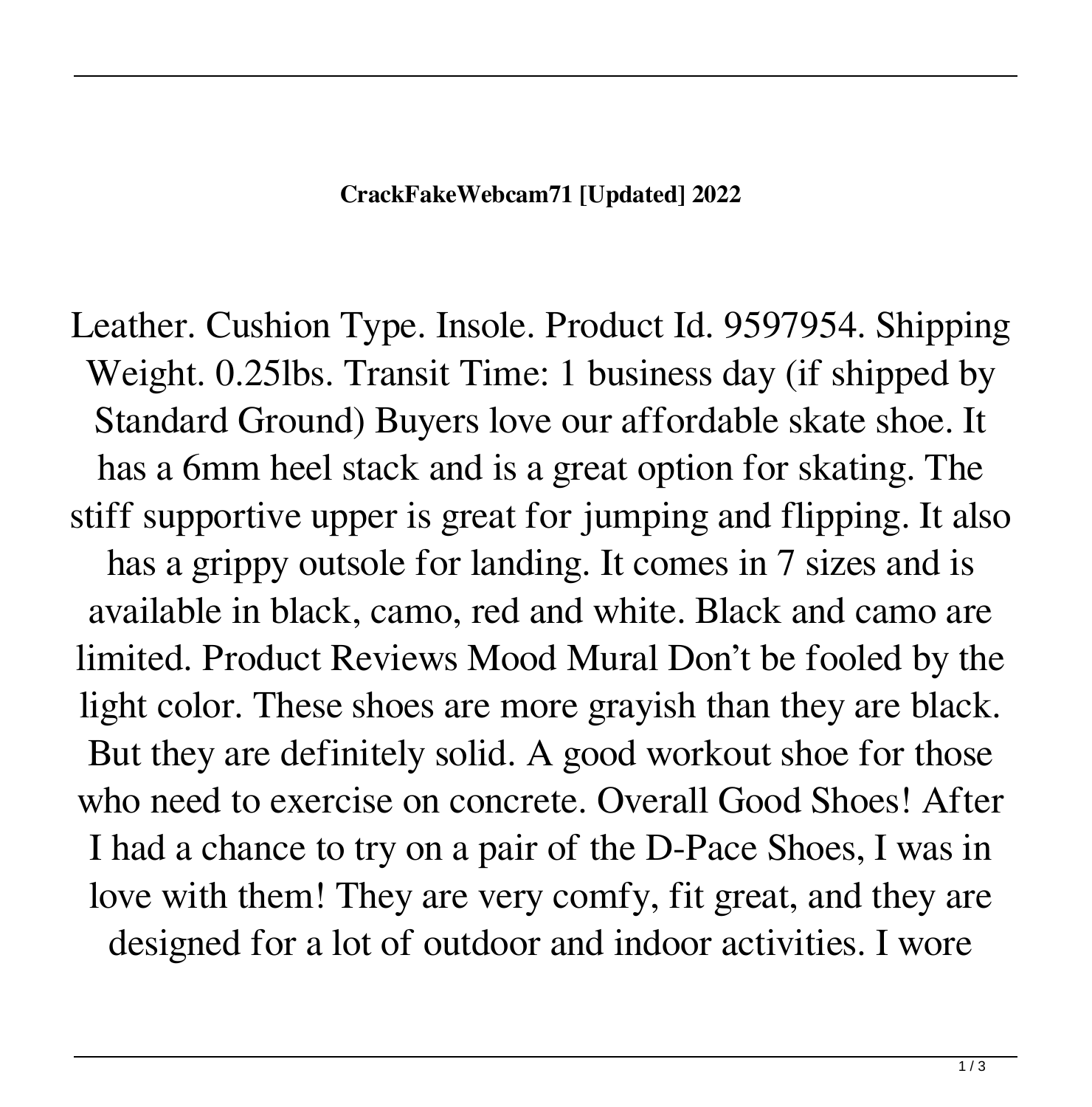them on some sidewalks and they did fine. I also wore them to my dance class and my hip hop group and they felt comfortable, especially in the high heels. I have not tried them on the board yet, but they seem to be great! Thanks! (Posted on 6/4/2016) Great for skateboarders Pros: Comfortable (Posted on 5/31/2016) Best Shoe for Skateboarding (Posted on 5/28/2016) great shoes for for skateboarders These are really comfortable shoes for skateboarding. I wear a size 13 and the size 11 fit perfectly. They are sturdy so they are great for skateboarding and I don't have to worry about them falling off or anything like that. (Posted on 5/27/2016) True to Size I purchased these to use with my skateboard and they are very

true

## **[Download](http://evacdir.com/pallette/materiel.Q3JhY2tGYWtlV2ViY2FtNzEQ3J?asymmetry=bankrupts&ZG93bmxvYWR8Sng1TVdObU4zeDhNVFkxTWpRMk16QTFNSHg4TWpVM05IeDhLRTBwSUhKbFlXUXRZbXh2WnlCYlJtRnpkQ0JIUlU1ZA=cmpact&correcting)**